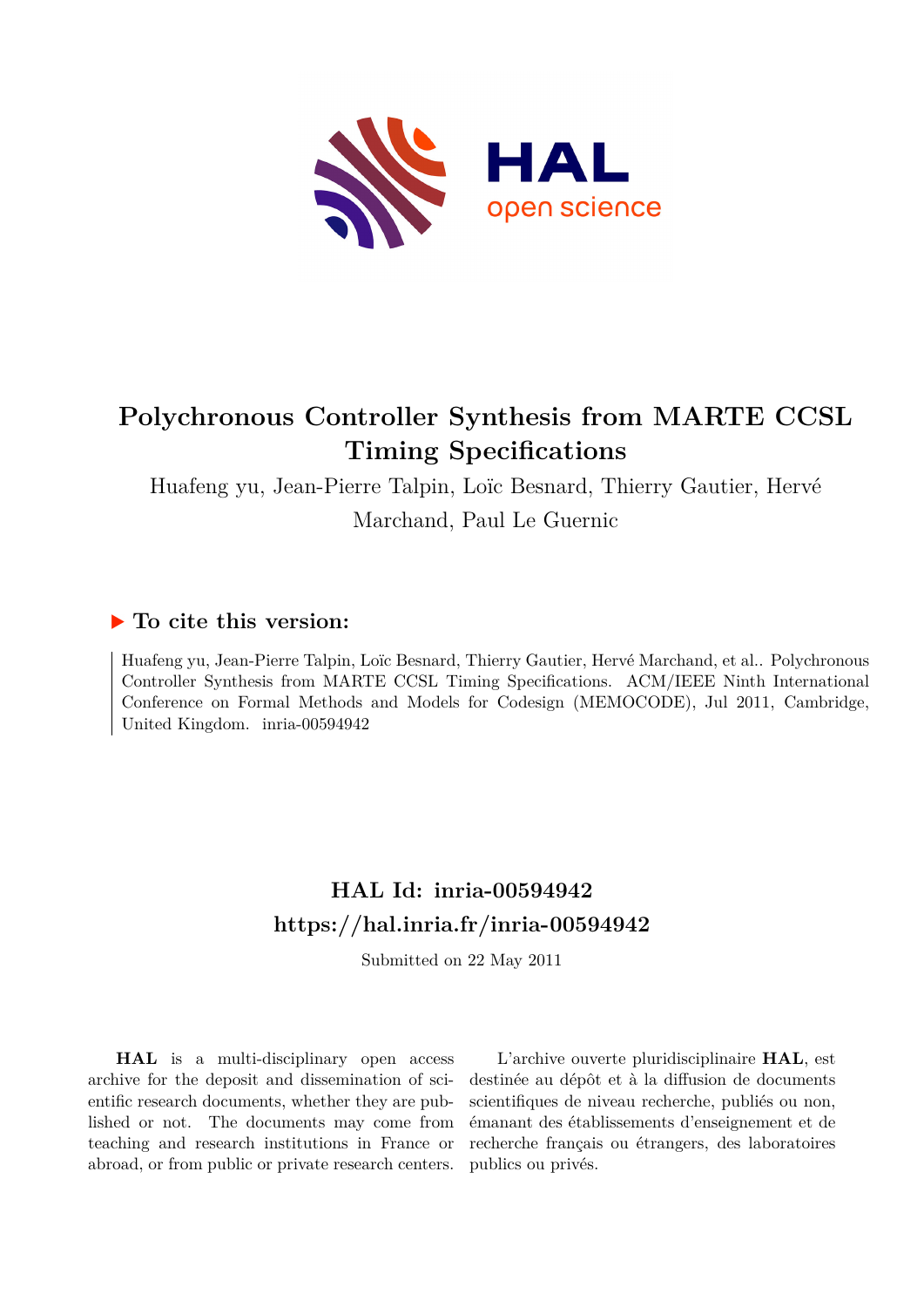# Polychronous controller synthesis from MARTE CCSL timing specifications

Huafeng Yu Jean-Pierre Talpin Loïc Besnard Thierry Gautier Hervé Marchand Paul Le Guernic INRIA Rennes/IRISA/CNRS 263, avenue du Général Leclerc, Rennes, France Email: {firstname}.{lastname}@inria.fr, Loic.Besnard@irisa.fr

#### *Abstract*—

The UML Profile for Modeling and Analysis of Real-Time and Embedded systems (MARTE) defines a mathematically expressive model of time, the Clock Constraint Specification Language (CCSL), to specify timed annotations on UML diagrams and thus provides them with formally defined timed interpretations. Thanks to its expressive capability, the CCSL allows for the specification of static and dynamic properties, of deterministic and non-deterministic behaviors, or of systems with multiple clock domains. Code generation from such multiclocked specifications (for the purpose of synthesizing a simulator, for instance) is known to be a difficult issue. We address it by using the approach of controller synthesis. In our framework, a timed CCSL specification is regarded as a property whose satisfaction should be enforced for any UML diagram carrying it as annotation. To do so, CCSL statements are first translated into dynamical polynomial systems. Such systems can be manipulated using the model-checker Sigali to synthesize an executable property (a controller) which enforces the satisfaction of the specified timing constraints on the UML diagram with which it is executed.

*Index Terms*—MARTE; Polychrony; CCSL; GALS; controller synthesis;

#### I. INTRODUCTION

Over the past decade, system-level design has been widely advocated as a way to overcome rising technological complexity of embedded system design and the aggravating factors of always stronger time-to-market constraints. To this end, highlevel modeling languages, tools, and frameworks have been proposed to design, simulate and validate embedded systems with the claims of allowing engineers to gain comprehension and productivity thanks to the raised design-abstraction level offered by these models and tools. For instance, the Unified Modeling Language (UML) [29] has been widely used as a general purpose modeling and specification language. Its extension for modeling real-time and embedded (RT/E) systems, the UML Profile MARTE (for Modeling and Analysis of Real-Time and Embedded systems) [28], was adopted as an Object Management Group (OMG) specification. MARTE consists of necessary extensions to UML with modeling concepts and semantic disambiguations which make it usable for the formal specification of RT/E systems.

As importantly as the role time plays in RT/E system design, MARTE provides a formal model of time to accurately annotate UML objects with timing information. Inspired by the Tagged Signal Model [22] and synchronous languages [5], the CCSL (Clock Constraint Specification Language) [28], [2] is a specification formalism to express events, clocks and their relations in a way that supports both synchronous composition, asynchronous composition, as well as non-determinism, and in a progressive and compositional manner.

The design, simulation and validation of safety-critical RT/E systems not only require a high-level of abstraction to grasp system complexity, but also need to be grounded on a rigorously defined mathematical framework. Abstraction and rigor is how synchronous languages [12], [13] were designed and this is what brought them broad acceptance in the field.

Polychrony [18] is one such framework. It differs in its yet more abstract model of computation, which is based on timing relations (rather than timing functions as SCADE defines) and still comprises a so-called clock calculus to refine such relational specifications into deterministic, executable ones. SIGNAL [7] is the kernel design language at the origin of the Polychrony toolset. SIGNAL is a data-flow language in which equations describe abstract (timing) and concrete (causal) relations between discrete input and output streams of values (signals).

The relational framework of SIGNAL provides the unique capability to describe systems with multiple clocks (polychronous systems) as relational specifications, including nondeterministic devices (e.g., a non-deterministic bus) and external processes (e.g., an unsafe car driver). Deterministic specifications are obtained through a refinement process, aided by the clock calculus, to generate code for simulation, analysis, validation and synthesis. The application domains of Polychrony include software architectures of safety-critical systems, as found in automotive and avionics.

Nonetheless, it is notorious that code generation from a timed system with multiple clocks (a polychronous system) is far from obvious. For instance, SCADE always uses a *reference* or master clock (the fastest); all clocks and all conditions are defined as a functional sampling of this master clock, from the highest specification down to the lowest generated code. This is why it is called synchronous.

SIGNAL, on the contrary, enables the specification of systems with partially related or independent clock domains. A formally defined refinement process yields to the generation of (sequential or concurrent) code by the addition of control vari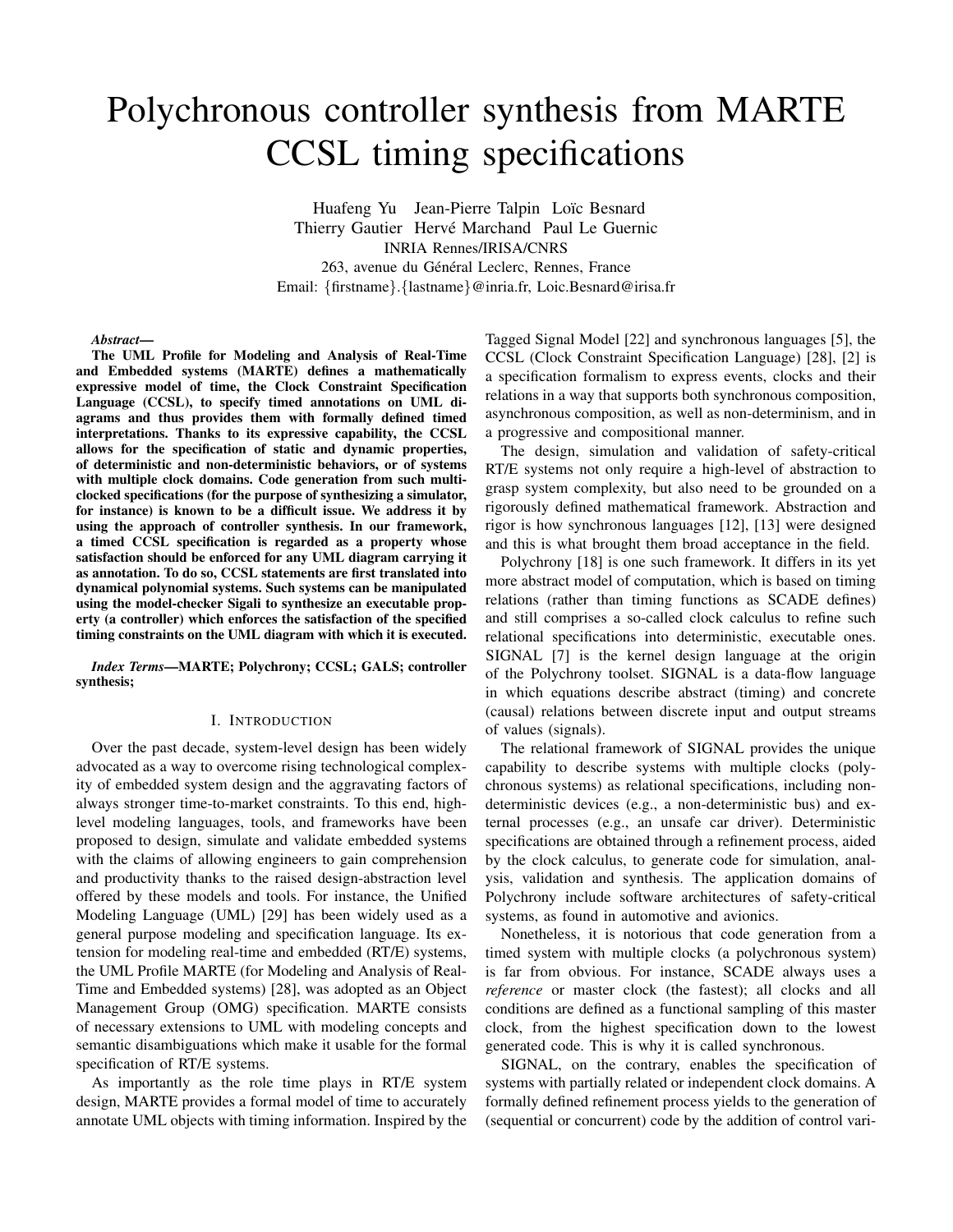ables to get a deterministic behavior satisfying the constraints and allowing the desired amount of concurrency. The main advantage of this approach is the construction of deterministic temporal behavior that can be efficiently implemented on statically scheduled mono-processors or quasi-synchronous architectures (such as loosely Time-Triggered Architectures).

The main disadvantage of both approaches is that they are ad-hoc solutions for generating uni-processor code, making the exploitation of concurrency and distributed code generation both difficult and limited [9], [3].

The motivation of our work is still to take advantage of the formal framework of Polychrony in the context of a high-level specification formalism, MARTE CCSL. Yet, our work considers a totally different approach: to generate executable specifications by considering discrete controller synthesis (DCS) [32], [23], [25]. Distributed clock constraint resolution is addressed by DCS, which does not necessarily require a master clock to address polychronous clocks. In our approach, multi-clock (CCSL) specifications are translated into polynomial dynamical systems (PDSs). A PDS represents the transition system of a specification as well as the constraints (invariants) it must satisfy. Finally, the generated controller is synthesized into the original system to complete code generation via Polychrony. In conclusion, the temporal semantics of CCSL is mapped onto a polychronous model of computation, on which effective synthesis is carried out to meet constraint requirements. This approach provides both a useful mapping in theory and a flow, which is practical in the generation of reactive controllers.

DCS is one of the automated techniques that can exploit PDSs. It consists in constraining or controlling the system behavior against a given control objective. Using DCS, the synthesized controller preserves all possible behaviors of the initially specified system, with respect to the control objectives, instead of choosing one, ad-hoc, solution, as synchronous language compilers do. As a PDS can express polychronous systems, the computed result does not need a master-clock. To implement our DCS approach, we actually use Sigali, the model-checker and controller synthesis tool of Polychrony.

Outline. Section II presents some background on modeling time in reactive systems, using Polychrony and MARTE's CCSL. Section III gives a brief introduction to discrete controller synthesis and its implementation in Sigali. Section IV introduces our approach of synthesizing controllers from CCSL constraints, by describing a translation of CCSL into Signal and exemplifying it with a case study. Some related works are addressed in Section V. And the conclusion is drawn in Section VI.

#### II. REACTIVE SYSTEMS AND TIME MODELING

Reactive systems [16] are generally embedded systems, which continuously interact with their environment under strict timing constraints required by the environment. These systems are generally safety-critical systems. The synchronous approach [15], based on the synchronous timing modeling, is proposed for the design of reactive systems. The evolution of system is considered as a discrete sequence of non-interleaving reactions. In each reaction, the input data reading, data computing, internal state updating, and output data writing are carried out in a short period of time, which is supposed to be compatible with the timing requirement of the interacting environment. All operations in a reaction run in parallel while all data dependency is respected. Reactions are abstracted by the notion of *instant* from a temporal view point. A logical clock, composed of a chain of instants, is then used to express when reactions occur. The time modeling in the synchronous approach is very close to synchronous circuits. This modeling makes it possible to provide a formal behavioral specification of systems, thus correctness proving of the behavior is possible and efficient. Synchronous programming languages [15], [5], compilers [7], formal verification and software synthesis tools [25] have been developed in the framework of synchronous approach. In this section, we give, based on synchronous modeling, a brief introduction to Polychrony and CCSL, and their corresponding time modeling for reactive systems.

#### *A. The* S*IGNAL language and Polychrony*

SIGNAL, based on the polychronous model of computation [21], is a synchronous language that allows the specification of *multi-clock/polychronous* systems, in which a process can be deactivated while other processes are still activated. In addition, the SIGNAL formal model allows partial and non-deterministic specifications. Thus, SIGNAL enables the globally asynchronous locally synchronous (GALS) design for distributed embedded systems.

In SIGNAL, variables are called *signals*<sup>1</sup> . Each signal (e.g.,  $x$ ) represents an infinite typed sequence, which is mapped onto the *logical time* indexed by natural numbers, i.e., x is actually  $(x_\tau)_{\tau \in \mathbb{N}}$ . The symbol  $\bot$ , which represents the absence of the signal at certain instant on the logical time, expands the domain of signal. Each signal is associated with a logical clock indicating the set of instants when the signal is present in the reactions. SIGNAL programs are mainly composed of equations over signals. These equations specify the relations, including clock and/or value relations, between signals. An elementary process is defined by an equation that associates an expression built on operators over signals with a signal. The arguments of operators can be expressions and signals. Several main elementary processes are listed in the following:

• Stepwise extensions. Let  $f$  be a symbol denoting a n-ary function  $\llbracket f \rrbracket$  on values (e.g., Boolean, arithmetic or array operation). Then, the SIGNAL expression  $y := f(x1, \ldots, xn)$  defines the process equal to the set of executions that satisfy: the signals  $y, x_1, ..., x_n$ are synchronous and they are pure flows [7] that have same length l and satisfy  $\forall t \leq l, y_t = [[f]](x1_t, ..., xn_t)$ . In addition,  $\hat{x} \stackrel{def}{\iff} (x = x)$  returns the clock of x, where  $=$  denotes the stepwise extension of usual equality operator.

<sup>1</sup>Signal in capital, i.e., SIGNAL, indicates the language.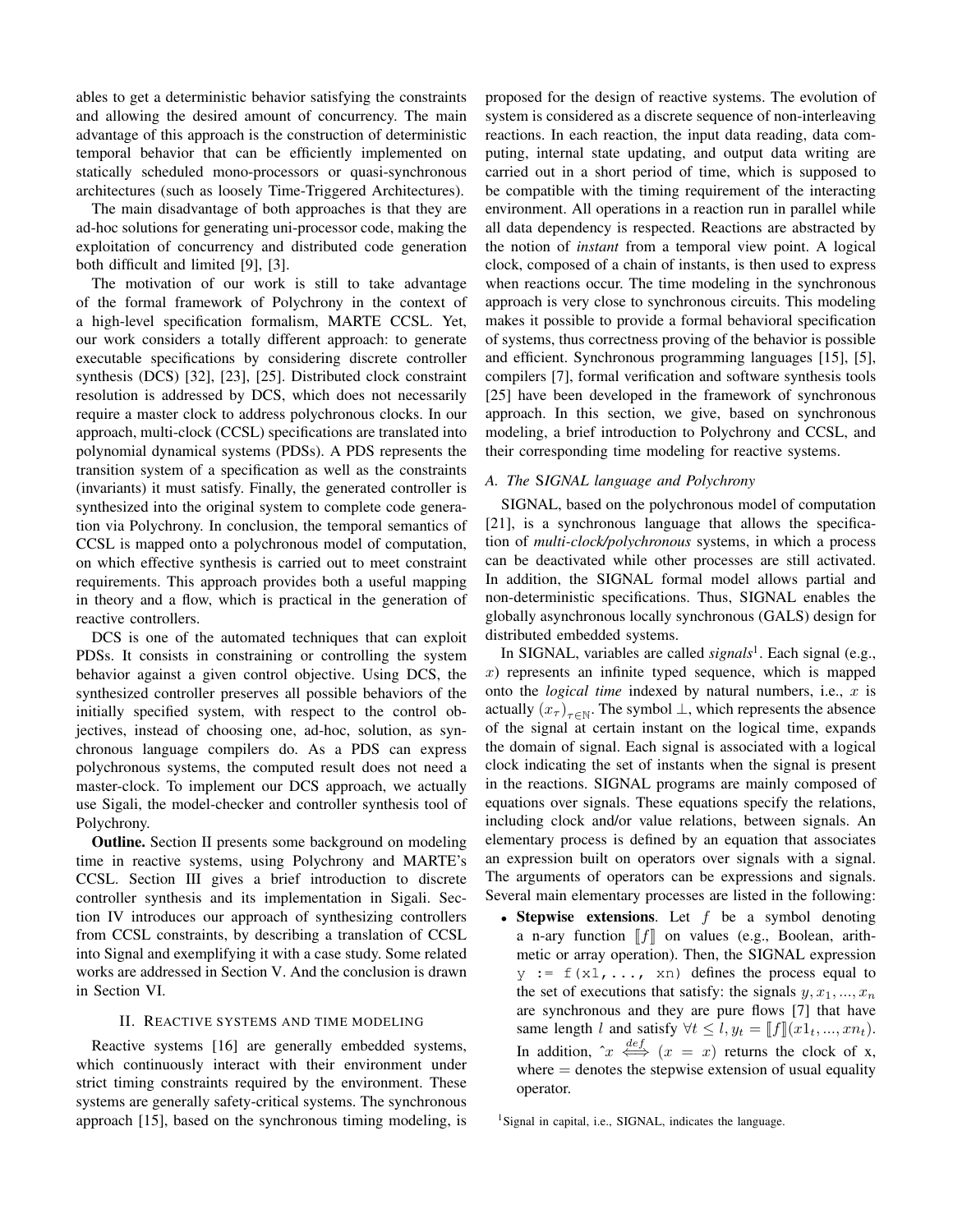- Delay. This operator defines the signal whose  $t$ -th element is the  $(t-1)$ -th element of its (pure flow) input, at any instant but the first one, where it takes an initialization value. Then, the SIGNAL expression  $y := x$  \$ 1 init c defines the process equal to the set of executions that satisfy: y, x are synchronous and they are pure flows, which have same length l and satisfy  $\forall t \leq l, t > 1 \Rightarrow y_t = x_{t-1} \land t = 1 \Rightarrow y_t = c$ .
- Sampling. This operator has a data input and a Boolean *control* input. When one of the inputs is absent, the output is also absent; at any logical instant where both input signals are defined, the output is present and equals to data input iff the control input holds the value true. Then, the SIGNAL expression  $y := x$  when b implies:  $y, x, b$  are extended to the same infinite domain  $T$ , respectively as  $y^T, x^T, b^T$ ; and  $\forall t \in T, (b_t^T = true \Rightarrow$  $y_t^T = x_t^T$ )  $\wedge (b_t^T \neq true \Rightarrow y_t^T = \perp).$
- Deterministic merging. The unique output provided by this operator is defined (i.e., with a value different from  $\perp$ ) at any logical instant where at least one of its two inputs is defined (and non-defined otherwise); a priority defined on two inputs makes the output deterministic. The SIGNAL expression is  $z := x$  default y. The time domain  $T$  of  $z$  is the union of the time domains of  $x$ and  $y$ ;  $z$ ,  $x$ ,  $y$  are extended to the same infinite domain  $TT \supseteq T$ , resp. as  $zz, xx, yy$ ; synchronized flows satisfy  $\forall t \in TT, (xx_t \neq \perp \Rightarrow zz_t = xx_t) \wedge (xx_t = \perp \Rightarrow zz_t =$  $yy_t$ ). There exists derived operators, such as  $x1 \rightarrow + x2$  $\stackrel{def}{\iff}$  ^x1 default ^x2 (clock union) returns an event signal that is present iff  $x_1$  or  $x_2$  is present;  $x_1$  ^-  $x_2$  $\stackrel{def}{\iff}$  when ((not ^x2) default ^x1) returns an event signal that is present iff  $x_1$  is present and  $x_2$  is absent.

Polychrony [18] is an integrated development environment based on SIGNAL. It is composed of the SIGNAL batch compiler, a Graphical User Interface (GUI), and the Sigali tool, etc. The compiler [7] provides a set of functionalities, which include program transformations, optimizations, code generation, etc. The Sigali tool is used to build associated formal systems for formal verification and controller synthesis [25], which will be detailed in Section III.

#### *B. Time model in MARTE*

MARTE, as a profile of UML, presents a time model in a more precise and clear manner than UML for the design of RTE systems. Both discrete and dense times are considered in MARTE. Clocks, which can be chronometric or logical, are used to access time structure. A chronometric clock implicitly refers to physical time, whereas a logical clock mainly addresses concrete instant ordering. The MARTE time model allows multiform/polychronous time modeling, which is inspired by synchronous languages. We only address logical clocks in this paper, which may be polychronous clocks.

A *clock* is a finite or infinite set of *instants*. A clock may represent a timed event and instants are its occurrences. A clock has a unit and the instants can have a label. These instants in a clock are totally ordered for discrete time clocks, thus they can be indexed by natural numbers. A time structure is composed of a set of clocks with the *precedence* relation between them. *Precedence* is a binary relation on clocks [1], and from this relation, we can derive the following new relations: *strict precedence*, *coincidence*, *independence*, and *exclusion*. We can directly find the last three relations in SIGNAL, whereas *strict precedence* implies non-deterministic ordering of instants, thus cannot be directly expressed by primitive SIGNAL operators. In order to avoid the confusion of concepts from different languages, we use *static* relation to indicate coincidence-based, sampling-based, and (ˆ=, or ˆ-)-based relations in CCSL and SIGNAL. All other relations are called *dynamical* relations, including delay, independence, exclusion, and precedence-based relations.

MARTE introduces a new stereotype of UML Constraint, through which a MARTE timed system can be specified. CCSL is used to express the clock constraints based on these constraint stereotypes. It is a non normative language annexed to MARTE (Annex C), and it is independent of any existing language. A comprehensive informal description of CCSL has previously been presented in [2] and a formal semantics for a kernel of CCSL can be found in [1]. A CCSL specification consists of clock relations and clock expressions. *Subclock*, *alternatesWith*, etc. are examples of clock relations, while *delayedFor* and *s sample* are clock expressions. In this paper, only main and frequently used constraints are presented, illustrated, and addressed (details can be found in Section IV).

#### III. DISCRETE CONTROLLER SYNTHESIS

DCS [32], [23], [25] was originally defined in the framework of language theory, often called supervisory control of discrete event systems, and is related to game theory. It has been formulated in terms of labeled transition systems, and involves algorithms that explore symbolically and automatically the state space similar to model-checking, with complexity issues and capacities of the same order.

#### *A. An informal introduction to DCS*

DCS consists of computing constraints on controllable events, with regard to current system state and all the possibility of uncontrollable events, so that control objectives (specified by some properties) are always satisfied. To achieve DCS, we need the following preparations at least: make the system controllable and specify control objectives. The first preparation is involved in the partition of system behavior according to its controllability. For instance, the involved events in the system are partitioned into uncontrollable  $(I_u)$ and controllable ones  $(I_c)$ , as illustrated in Fig. 1. The uncontrollable events are generally inputs that come from the system's environment, while controllable events correspond to locally produced events in the system. The second preparation concerns the specification of control objectives: properties to be always ensured, for instance, *invariance* and *reachability* of some given states of the system, i.e., behaviors are kept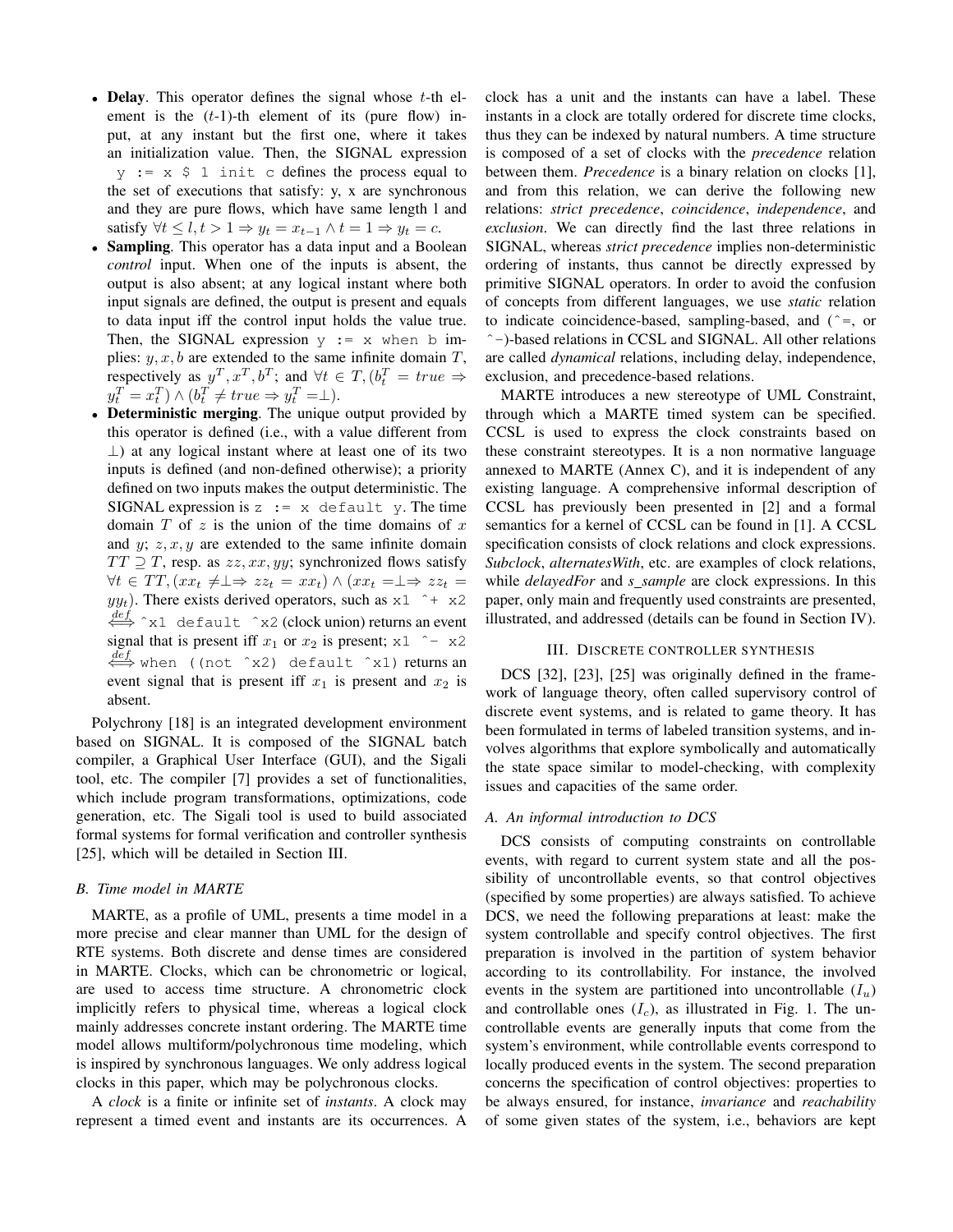within the safe states, or certain (e.g., termination) states of the application are always reachable. DCS synthesizes the resulting constraints, called *controllers* into the original system. The controllers are maximally permissive when the constraints on controllable events are minimal, i.e., system behaviors are constrained as least as possible while ensuring control objectives.



Fig. 1. An equational view of a reactive system controlled by  $h$  (obtained by DCS).

In Fig. 1, the function  $h$  represents the controller to synthesize. It is automatically computed from the reactive system  $(X, g, f)$ , X being the state of the system, g the transition function, and  $f$  the output function. In a given state  $X$  and given any uncontrollable input  $I_u$ , the controller h computes values of controllable  $I_c$  so that the resulting behavior satisfies the control objectives.

#### *B. Sigali and a symbolic representation*

Sigali [11] is a formal verification and controller synthesis tool associated with Polychrony. It enables to prove the correctness of the dynamical behavior of a system. Sigali is based on polynomial dynamical equation systems (PDSs) over  $\mathbb{Z}/3\mathbb{Z}$ [20], i.e., integers modulo 3:  $\{0,1,-1\} = \{0,1,2\}$ , as a formal model to describe the program behavior. Sigali manipulates the system of equations instead of the sets of solutions, which avoids the problem of enumerating state spaces, i.e., a set of states and/or events is represented by a unique polynomial. Thus, operations are performed on sets, while still remaining in the domain of polynomial functions, and avoiding to enumerate them. Sigali relies on an implementation of polynomials by Ternary Decision Diagram (TDD) (for three valued logic) in the same spirit of Binary Decision Diagram (BDD) [8]. However, the paths in the data structures of TDD are labeled by values in  $\{1, 0, -1\}$ .

#### *C. Translating* S*IGNAL into PDS*

SIGNAL processes are translated into a system of polynomial equations over  $\mathbb{Z}/3\mathbb{Z}$  [20]. The three possible states of a Boolean signal X are coded as: *present* and *true*  $\rightarrow$  1, *present* and  $false \rightarrow -1$ , and *absent*  $\rightarrow 0$ ). Non-Boolean signals are only considered by two states: *present*  $\rightarrow$  1 and *absent*  $\rightarrow$ 0. The square of *present* is 1, i.e., it is present whatever its value. Hence, the clock of a signal X can be coded by  $x^2$  $(x$  is the corresponding variable of X in PDS). Similarly, two synchronous signals  $X$  and  $Y$  satisfy the constraint equation:  $x^2 = y^2$ .

Each primitive process of SIGNAL can be expressed in a polynomial equation. For instance,  $C := A$  when B can

be translated as  $c = a(-b - b^2)$ : the solutions of this equation represent the set of behaviors of the primitive process when. The following table shows the translation of all the primitive SIGNAL operators into polynomial equations. For the non Boolean expressions, we only translate the synchronization between the signals. For instance,  $x := y$  when B is translated into  $x^2 = y^2(-b - b^2)$  and  $B := U > V$  into  $b^2 = u^2 = v^2$ .

| Event constraints        |                          |
|--------------------------|--------------------------|
| $A^{\sim} = B$           | $a^2 = b^2$              |
| $C := A^+ + B$           | $c = a^2 + b^2 - a^2b^2$ |
| $C := A^* + B$           | $c = a^2b^2$             |
| Boolean instructions     |                          |
| $B := not A$             | $b=-a$                   |
| $C := A$ and $B$         | $c = ab(ab - a - b - 1)$ |
|                          | $a^2 = b^2$              |
| $C := A \text{ or } B$   | $c = ab(1 - a - b - ab)$ |
|                          | $a^2 = b^2$              |
| := A default B           | $c = a + (1 - a^2)b$     |
| $C := A$ when $B$        | $c = a(-b - b^2)$        |
| B := A \$1 (init $b_0$ ) | $x' = a + (1 - a^2)x$    |
|                          | $b=a^2x$                 |
|                          | $x_0 = b_0$              |
|                          |                          |

TABLE I TRANSLATION OF SIGNAL PRIMITIVE OPERATORS.

Any complete SIGNAL specification can be translated into a set of equations of PDS through the composition of equations that represent SIGNAL primitive processes. A PDS can be considered to have three sub-systems of polynomial equations in the form:

$$
S = \begin{cases} X' = P(X, Y, U) \\ Q(X, Y, U) = 0 \\ Q_0(X) = 0 \end{cases}
$$

where X and X' are vectors of *state* variables in  $\mathbb{Z}/3\mathbb{Z}$ . Y is a vector of *uncontrollable* variables, whereas U is a vector of *controllable* variables. The first equation, composed of all the equations over state variables, is a *state transition equation*. It captures the dynamical aspects of the system. The second equation, called *constraint equation*, specifies which event may occur in a given state. The last equation defines the initial states.

#### *D. Control objective and synthesis*

Given a PDS S, a controller is defined by a system of two equations:  $C(X, Y, U) = 0$  and  $C_0(X) = 0$ , where the second equation determines the initial states that satisfy the control objectives and the first equation decides the instantaneous controls, i.e., when the controlled system is in state  $x \in X$ , and when an event  $y \in Y$  occurs, any value  $u \in U$  such that  $Q(x, y, u) = 0$  and  $C(x, y, u) = 0$  can be chosen. The behavior of the system  $S$  composed with the controller is modeled by the system  $S_c$ :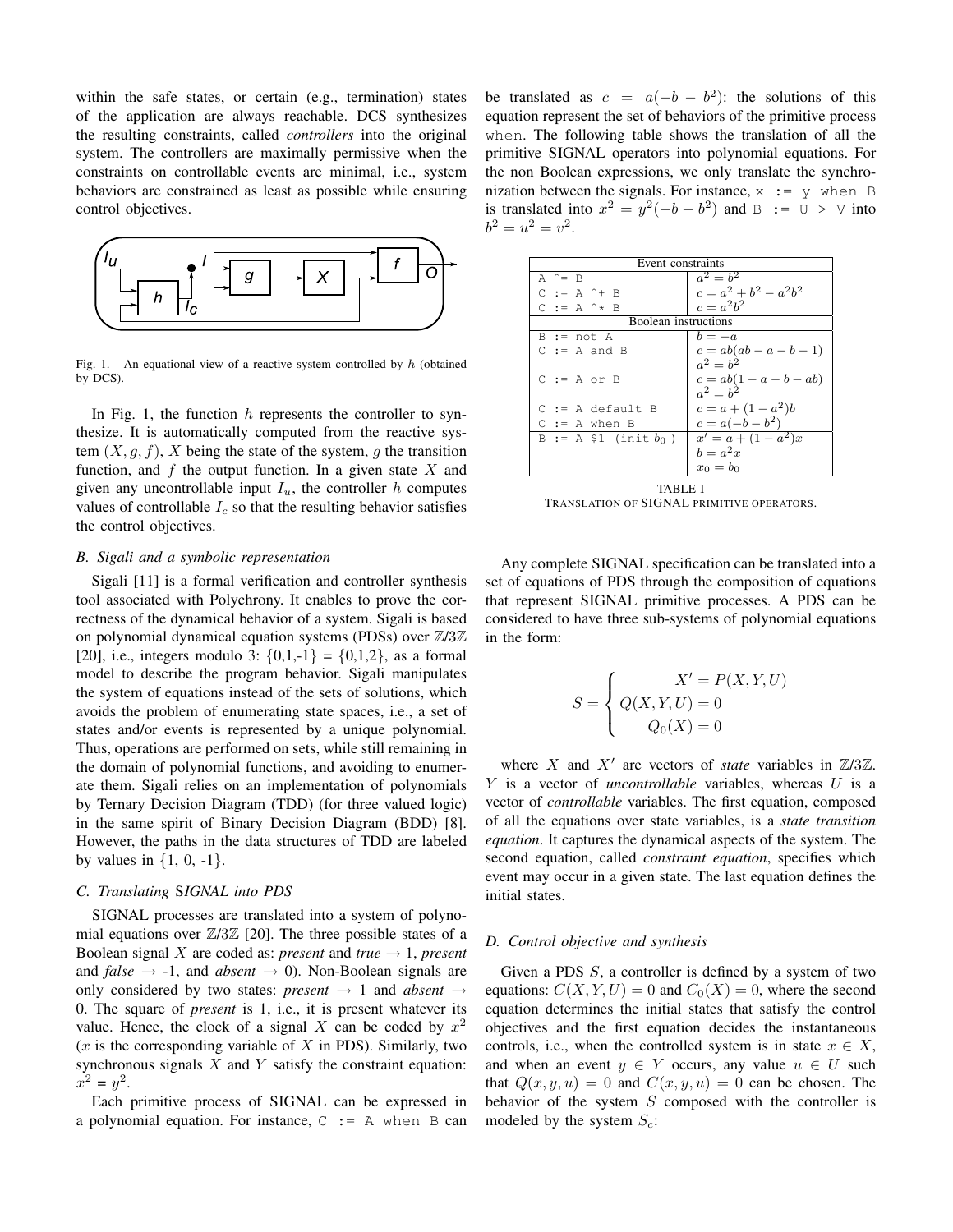$$
S_c = \begin{cases} X' = P(X, Y, U) \\ Q(X, Y, U) = 0 & C(X, Y, U) = 0 \\ Q_0(X_0) = 0 & C_0(X_0) = 0 \end{cases}
$$

The frequently-used (but not limited to) control objectives for which we are able to synthesize a controller include: the invariance of a set of states, i.e., a set of states  $E$  is invariant if every trajectory initialized in  $E$  remains in  $E$ ; the (global) reachability of a set of states, i.e., a set  $E$  is (globally) reachable, if starting from any possible state, there exists a trajectory that reaches E.

More information about Sigali, including examples and synthesis algorithm, can be found in [26], [14] and [19].

#### IV. SYNTHESIS CONSIDERING CCSL CONSTRAINTS

Using Polychrony for the validation and synthesis of embedded systems, specified by MARTE CCSL, is not a simple and direct job due to the following reasons. First, code generation in synchronous languages is always based on the *reference* clock, which is the fastest clock existing in the system or synthesized by the compiler into the system. This solution to code generation is efficient for mono-task systems. However, it is not an adequate solution for multi-task systems or distributed systems, i.e., the systems that may have independent clocks. The second reason is related to the deterministic temporal behavior required by the code generation. Deterministic behavior is very useful for the design and verification of safety-critical systems. However, obtaining deterministic behavior may be a difficult task for large and complex systems. SIGNAL code generation may synthesize arbitrary reference clocks and control scheme in order to obtain deterministic behavior. Thus it may demand large amount of synchronization between clocks, which makes the system over-loaded.

Our proposition to this issue, compared to the code generation for synchronous languages, is based on DCS. The advantages of using DCS include:

- symbolic representation of system for an efficient system exploration, including the dynamical behavior, and the system exploration, similar to model-checking, enables one-hundred percent coverage;
- seamless connection to synchronous languages that simplifies the translation;
- ensuring constraints and properties, such as safety, reachability, for the purpose of reliable execution of system;
- automatic synthesis of controllers that preserves all possible solutions while ensuring control objectives.

The main synthesis process of this work is illustrated in Fig. 2. CCSL clock constraints are first partitioned according to the nature of constraints: *static* or *dynamical*. Static constraints can be well handled by compilers of synchronous languages, while dynamical constraints may lead to nondeterministic instant ordering in the system, and some of them could not be solved by synchronous compilers. Hence, we need a systematic method, DCS in our approach, to analyze and process these constraints as a complementary technique to synchronous compiling. We consider these constraints as control objective in our approach. The generated deterministic controller ensures the satisfaction of these constraints.

The next step is to translate these constraints into SIGNAL programs. All static constraints and part of dynamical constraints are translated into SIGNAL programs in a direct way as we can find similar operators in SIGNAL. However, some of dynamical constraints are translated into specific SIGNAL processes that meet the constraints. The translations of these constraints are detailed in Section IV-A. Then all the translated SIGNAL programs are compiled into dynamical polynomial systems (Section IV-B). The Sigali tool is used here to carry out the computing over PDS, and generate new dynamical polynomial systems in which all the constraints are satisfied.



Fig. 2. The general schema of the polychronous controller synthesis.

#### *A. Translation of CCSL clock constraints into* S*IGNAL*

This work partly relies on the translation of typical CCSL relations into SIGNAL [24]. We developed a SIGNAL library for most of the CCSL constraints. Only main constraints are presented in this paper, which include *subclock*, *equality*, *exclusion*, *union*, *intersection*, *difference*, *alternatesWith*, *s sample*, and *delayedFor*. These constraints are frequently used and typical enough to illustrate our approach. In the following, we give the definition of these constraints, then simple examples, followed by their translations into SIGNAL.

Before the presentation of the CCSL translation, several notations are first introduced for the definition of clock constraints. These notations are mainly based on the *instant* and *clock* notion:

- $\sim$  and  $\sim$  indicate that two instants are synchronous (coincidence in CCSL, and similar to  $\hat{ }$  = in SIGNAL for just one instant) and not synchronous (exclusive) respectively, for instance,  $a \sim b$  implies instants a and b are synchronous.
- $\bullet$  < and < are used to specify the precedence relation between two instants. For example,  $a < b$  means instant a precedes b, while  $c \leq d$  signifies  $(c < d) \vee (c \sim d)$ .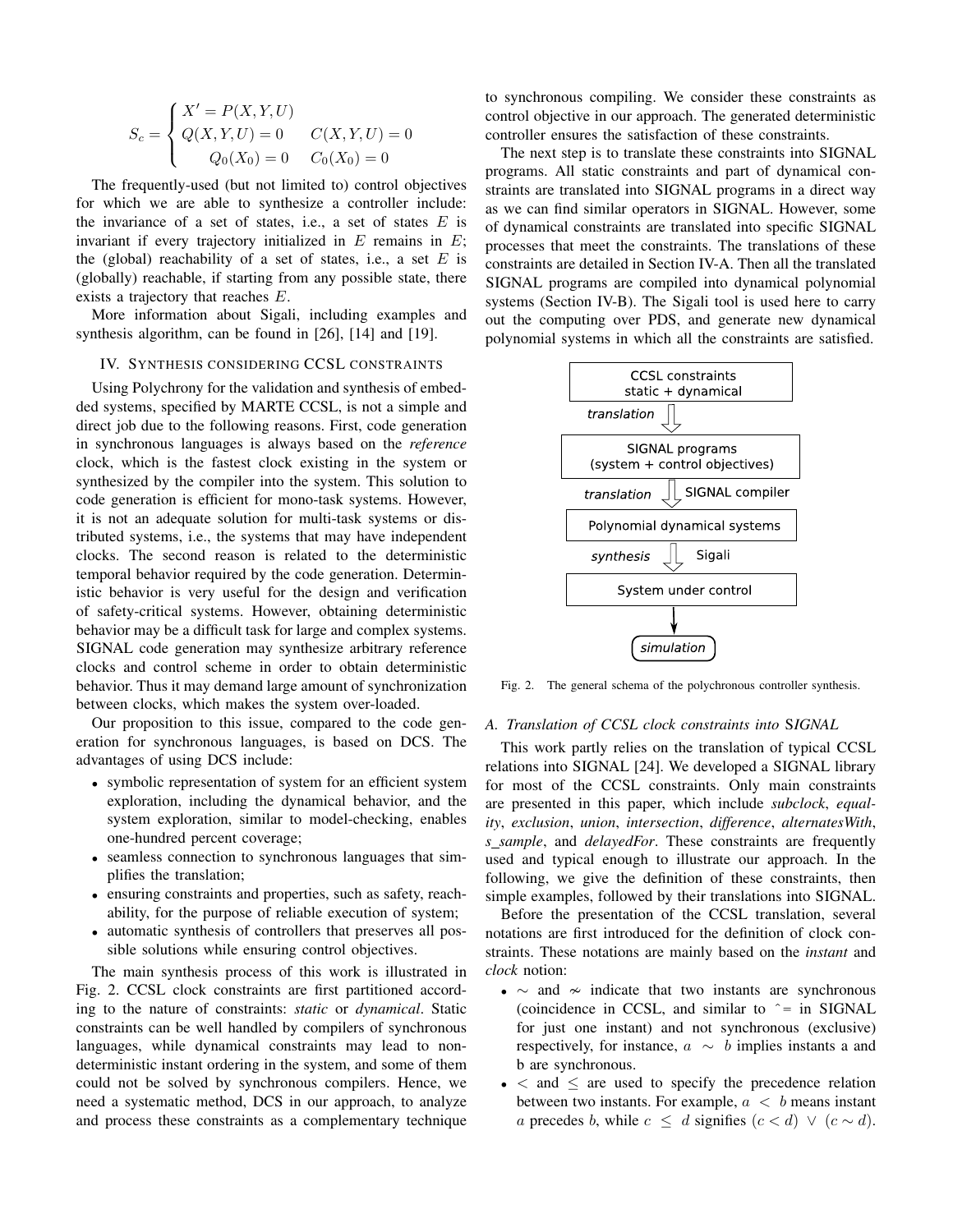- $c[k]$ ,  $k \in \mathbb{N}$  indicates the k-th instant of clock c.
- $f_n(i, c, k)$  is a function that returns a k-th instant counted from the instant of clock  $c$  that appears after the instant  $i.$  Note that  $i$  can be an instant of clock  $c$ , or it can be an instant of another clock.
- $f_u(c_1, c_2)$  is a function that returns a clock that ticks whenever  $c_1$  or  $c_2$  ticks.

In the following, CCSL clock constraints and their translations into SIGNAL are presented. Please refer to [6] for the SIGNAL operators that are not presented in this paper.

*1) Clock relation subclock, equality and exclusion:* the definitions of these relations are:

**Subclock:** for two clocks  $c_1$  and  $c_2$ ,

 $c_1$  *isSubClockOf*  $c_2$  iff  $\forall i \in c_1$  ∃ $i \in c_2$ ,  $i \sim i$ .

**Equality**, for two clocks  $c_1$  and  $c_2$ ,

 $c_1 = c_2$  iff  $(c_1$  *isSubClockOf*  $c_2$ )  $\bigwedge$   $(c_2$  *isSubClockOf*  $c_1$ )

**Exclusion:** for two clocks  $c_1$  and  $c_2$ ,

$$
c_1 \# c_2 \text{ iff } \forall i \in c_1 \forall j \in c_2, i \nsim j.
$$

Fig. 3 shows a simple example of *subclock* and *equality*.



Fig. 3. An example of clock relation *subclock* and *equality*:  $A = B$ ; C is SubClockOf A.

The translation of these clock relations into SIGNAL is illustrated here:

- $isSubClockOf: \text{C1}$  ^<  $\text{C2};$
- *equality* (=):  $C1 \rightharpoonup = C2$ ;
- *exclusion (#)*: C1 ˆ# C2;

*2) Clock expression union, intersection, difference:* the definitions of these expressions are:

**Union:** for two clocks  $c_1$  and  $c_2$ ,  $c_1$  *clockUnion*  $c_2$  leads to the third clock  $c_3$ , where

$$
(\forall i \in c_3 \ \exists j \in f_u(c_1, c_2), (i \sim j)) \bigwedge (\forall k \in f_u(c_1, c_2) \ \exists n \in c_3, \ (k \sim n)).
$$

**Intersection:** for two clocks  $c_1$  and  $c_2$ ,  $c_1$  *clockInter*  $c_2$ results in another clock  $c_3$ , where

$$
(\forall i \in c_3 \ \exists j \in c_1 \ \exists k \in c_2, \ (i \sim j) \land (i \sim k)) \ \bigwedge
$$
  

$$
(\forall l \in c_1 \ \forall m \in c_2 \ \exists n \in c_3, \ (l \sim m) \Rightarrow (n \sim l) \land (n \sim m)).
$$

**Difference:** for two clocks  $c_1$  and  $c_2$ ,  $c_1$  *clockDiff*  $c_2$  leads to another clock  $c_3$ , where

$$
(\forall i \in c_3 \ \exists j \in c_1, \ i \sim j) \ \bigwedge \ (\forall k \in c_2 \ \forall l \in c_3, \ k \sim l) \ \bigwedge
$$
  

$$
(\forall m \in c_1 \ \forall n \in c_2 \ \exists o \in c_3, \ (m \sim n) \ \Rightarrow \ (m \sim o).
$$

Fig. 4 shows a simple example of clock expression *union*, *intersection*, *difference*:



Fig. 4. An example of *union*, *intersection*, *difference*.

The following is the translation of these three clock expressions into SIGNAL processes:

- *clockUnion*: C1 ˆ+ C2;
- *clockInter*: C1 ˆ\* C2;
- $clockDiff: \text{C1}$  ^- C2;

*3) Clock relation alternatesWith:* it indicates the alternate occurrences of instants from two clocks. More precisely,  $C1$  alternates With  $C2$  signifies the occurrence of first instant  $c_1$  from  $C_1$  precedes all occurrences of any instant from  $C2$ , and then  $C2$  alternates With  $C1'$  where  $C1'$  is tail of  $C1$  from the instant  $c_2$ . In this case, the two clocks  $C1$  and C2 are asynchronous and constrained by the alternatesWith relationship. Fig. 5 shows an example of *alternatesWith* between the two clocks C1 and C2. There are two forms of *alternatesWith*: weak form and strict form. Only strict form is discussed here.

Definition of **alternatesWith**: for two clocks  $c_1$  and  $c_2$ ,





Fig. 5. An example of *alternatesWith*:  $C_1$  *alternatesWith*  $C_2$ .

The translation of *alternatesWith* into SIGNAL is shown here:

```
process alternatesWith =
   ( ? event C1, C2 ;)
   (| altern := not (altern$ init false)<br>| Cl ^= when altern
          \hat{} = when altern
    | C2 ˆ= when not altern
    |) where
          boolean altern;
       end;
```
*4) Clock expression s sample:* this expression is based on sampling. There are two forms of sampling: weak and strict form, we only consider the strict form  $(s\_sample)$  here.  $C3$  $\stackrel{def}{\iff} C2$  s\_sample C1 indicates C3 is a subclock of C1 and each instant of C3 corresponds to an instant of C1 that comes directly after an instant of C2. i.e., between these two instants of  $C1$  and  $C2$ , there is no other instant of  $C1$ . Fig. 6 presents an example of the *s sample* relation: C3 is a subclock of C1, and C1 and C2 are polychronous.

Definition of **s\_sample**: for two clocks  $c_1$  and  $c_2$ ,  $c_1$  $s$ \_sample  $c_2$  defines the clock  $c_3$ , where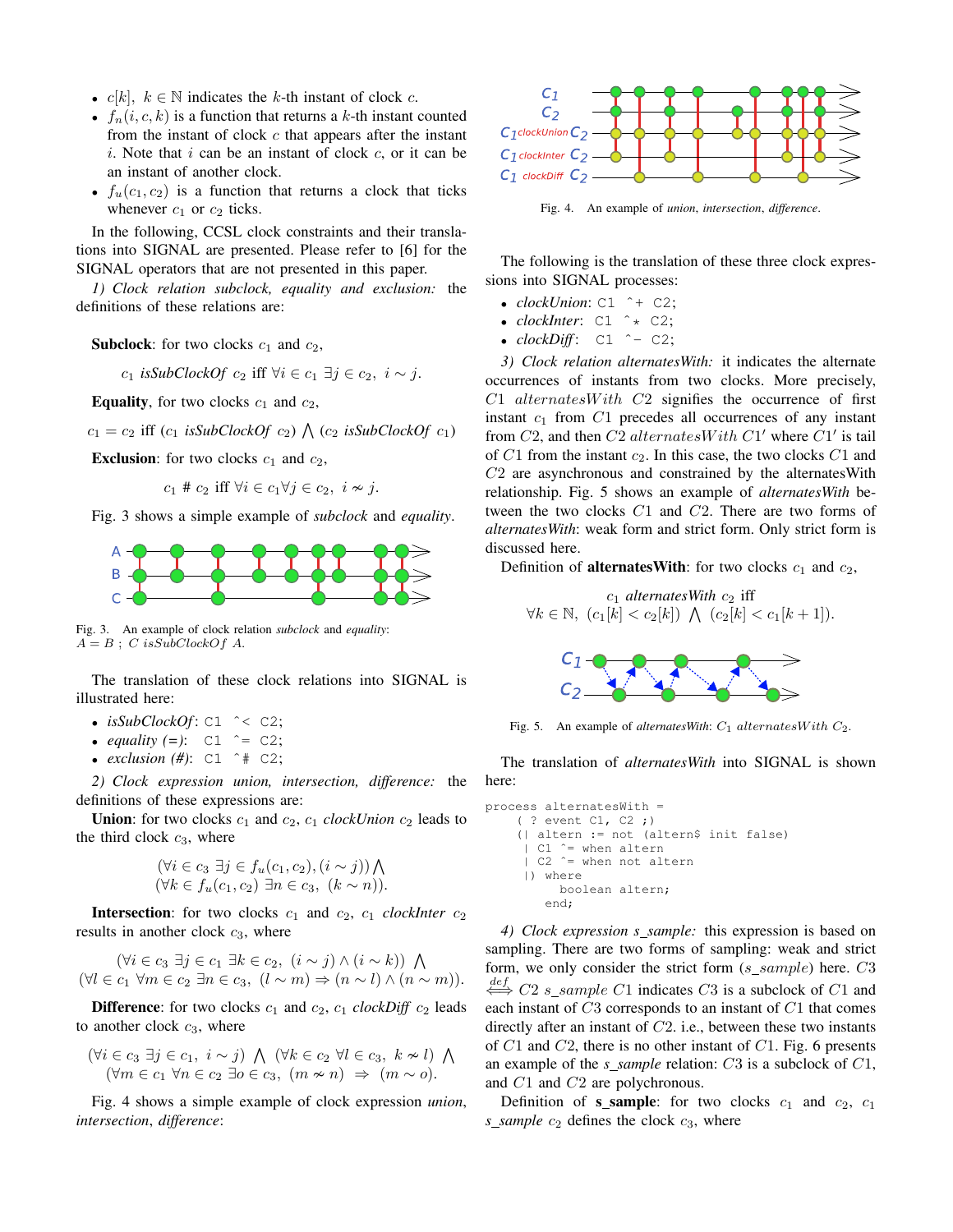

.



Fig. 6. An example of s\_sample:  $C3 \stackrel{def}{\iff} C2$  s\_sample  $C1$ .

This is the translation of *s sample* into SIGNAL process:

```
process s_sample =
( ? event C2, C1; ! event C3; )
(| c := C2 default false
 | zc := c $ init false
 | c \hat{c} = C1 \hat{c} + C2
 | C3 := (C1 when C2 when zc)
            default (when not c when zc)
 |)
where
  boolean c, zc;
end;
```
*5) Clock expression delayedFor:* this expression is used to obtain delayed signals according to a faster clock. For instance,  $C3 \stackrel{def}{\iff} C2$  delayedFor n on C1 implies, between each occurrence of an instant from C2 and its delayed occurrence in C3 (this instant of C3 is synchronous with an instant of C1), there are  $n - 1$  instants of C1. C2 is not synchronous with  $C1$ , and clock  $C3$  is a subclock of  $C1$  but not  $C2$ . Fig. 7 illustrates this relation with an example.

Definition of **delayedFor**: for two clocks  $c_1$  and  $c_2$ ,  $c_1$  $delayedFor n on c<sub>2</sub> results in another clock  $c<sub>3</sub>$ , where$ 

$$
(\forall i \in c_3 \ \exists j \in c_1, \ i \sim j) \ \bigwedge
$$

$$
(\forall k \in c_2 \ \exists l \in c_3, \ f_n(k, c_1, n) \sim l) \ \bigwedge
$$

$$
(\forall m \in c_3 \ \exists h \in c_2, \ f_n(h, c_1, n) \sim m) \ \bigwedge
$$

$$
(\forall q \in c_2 \ \exists p \in c_1, \ (q < p) \ \wedge \ (p < f_n(q, c_2, 1)))
$$



.

Fig. 7. An example of *delayedFor*:  $C_3 \stackrel{def}{\iff} C_2$  *delayedFor* 3 on  $C_1$ .

#### This is the translation of *delayedFor* into SIGNAL process:

```
process delayedFor =
{ integer n; }
( ? event C2, C1; ! event C3; )
(| countC2 := C2 count n
 | array i to n-1 of
   (| countC1[i]:=C1 after (when countC2 = i)
    | fullDelay:=(countC1[i]=n) or fullDelay[?]
    |)
   with fullDelay := false
   end
  C3 := when fullDelay
 |) where
      boolean fullDelay; integer countC2;
      [n] integer countC1;
    end;
```
#### *B. Polychronous controller synthesis*

All the CCSL constraints, including static and dynamical relations, can be considered as control objective to be ensured by the controller to synthesize. In addition, we also need to specify the controllability of the system, i.e., distinguish controllable clocks and uncontrollable clocks. In our approach, we mainly consider the following cases in the control of controllable clocks: *synchronization* of clocks and *value* of Boolean clocks. How to choose the right clock controllability can be found in [25]. A concrete example is used for illustration at the end of this section.

In the compilation process of SIGNAL programs, we can use the z3z option in order to automatically obtain PDS from SIGNAL programs. Compared to SIGNAL code generation, we generate z3z files (PDS) instead of executable files, such as C or Java files. A big difference between z3z and executable files is the solution synthesis. The generated executable files are integrated with an arbitrary solution to the equation system if it is polychronous, i.e., a deterministic solution is chosen if multiple (non-deterministic) solutions exist. However, in our approach, we avoid to exclude possible and valid solutions under condition that these solutions (non-deterministic) are not harmful to system safety (specified by control objective). Actually, no pre-defined solution is chosen and synthesized in the z3z file. Sigali will be used to analyze the system in z3z and synthesize controllers according to expected control objectives.

#### *C. Code generation for simulation within Polychrony*

Polychrony is used for the code generation and simulation. Fig. 8 illustrates the process carried out in Polychrony in order to perform the simulation:

- Once we obtain the SIGNAL programs  $P_s$  that are translated from CCSL, we need to specify the control objective  $CO<sub>s</sub>$ .
- SIGNAL compiler is then used to obtain z3z files: P.z3z and P\_CMD.z3z. P.z3z contains the polynomial equations, and synthesis commands used in Sigali are generated in P\_CMD.z3z.
- Sigali is used for synthesis with imported P.z3z and P\_CMD.z3z, and the controller is generated and saved in two files Vt.sim and Vt.res.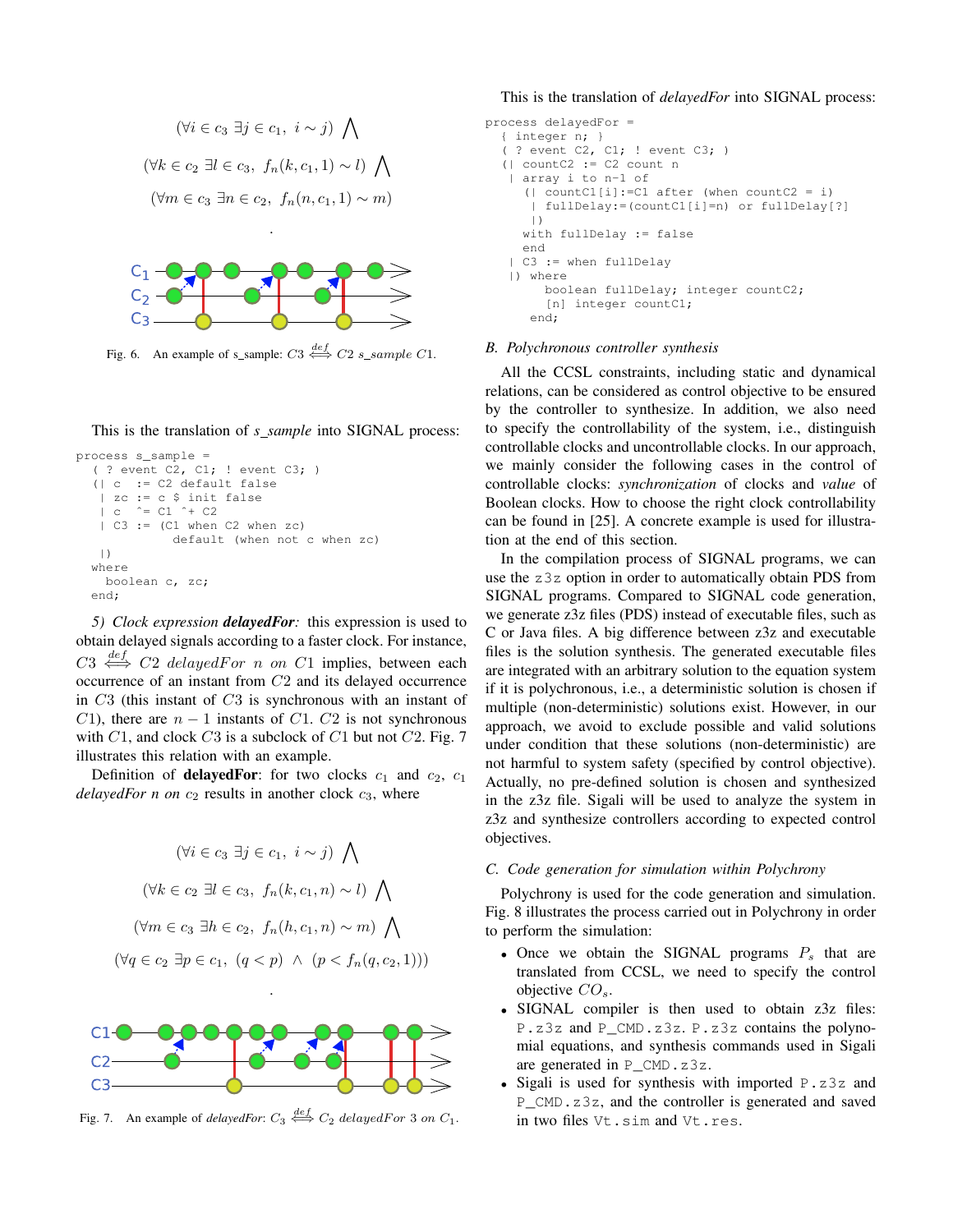

Fig. 8. Simulation for the controller synthesis in the framework of Polychrony.

- Vt.sim and Vt.res are translated to obtain controller  $C_s$  expressed in SIGNAL. These two files will also be used in the final step for simulation.
- $P_s$  and  $C_s$  are composed together to get  $PUC_s$ .  $PUC_s$ represents the SIGNAL program with controller integrated.
- $PUC<sub>s</sub>$  is compiled by the SIGNAL compiler so that  $PUC_c$  is obtained.  $PUC_c$  is a C code file that corresponds to the system integrated with the controller.
- $PUC<sub>c</sub>$  is then compiled to obtain executable code, which is used for simulation, together with  $Vt$ .res.

In the following, an example is taken to illustrate our approach to address asynchronous clock relations with polychronous controller synthesis. Although this example is not a big one but it is adequate to illustrate the approach. The controller synthesis we used here adopts the same technique to calculate fixed-point as model checking, both of them have the same problem of state space explosion. Modular synthesis [10] has been proposed to alleviate this problem.

#### *D. Simulation with an example*



Fig. 9. An example of three synchronous components and a partial specification of the asynchronous communication between them.

*1) An informal description of the example:* This example is mainly involved in the asynchronous communication between three components. The three components,  $A$ ,  $B$ , and  $C$ , have their own activation clocks: CA, CB and CC. These components, together with a partial specification of their communication, are illustrated in Fig. 9. Each of these components is considered as a synchronous component with *reading* and *sending* data operations. However, each operation can have its

own running clock, which is a subclock of its component's activation clock. Clock constraints, including *isSubClockOf*, *equality* and *alternatesWith*, are specified between the data I/O operations of these components so that the coherent data reading and sending is ensured. These constraints are only partial specifications as the components can have other data I/O operations running on different clocks, described with dotted lines.

In this example, the components are expected to execute in a coherent way according to our partial specification: first,  $a_i$  of A reads data from  $c_o$  of C (for the first time,  $a_i$  reads the default value); after computing,  $A$  sends data to  $B$  and  $C$ via  $b_i$  and  $c_{i1}$  respectively; then B computes and sends data to C through  $b<sub>o</sub>$ ; when C receives all data from A and B through  $c_{i1}$  and  $c_{i2}$ , it computes and sends the results back to A. Without any specified constraints on data I/O operations of these components, data reading and sending may be stochastic. e.g., if CC is faster than CA,  $c_{i1}$  may read several times for just one sending by  $a_{o1}$ .

In the code generation of synchronous languages, a simple and possible solution is to synthesize a reference clock so that all the clocks in the system are directly or indirectly synchronized. However, the reference clock is a harsh requirement in a distributed environment. Furthermore, as this is only a partial specification, this reference clock may lead to conflicts with other specifications to add.

*2) CCSL specifications and their translation into PDSs:* Three clocks CA, CB, and CC are associated with the three components A, B, and C respectively. Each data I/O operation has its own clock, such as  $a_i$ ,  $a_{o1}$ ,  $a_{o2}$ ,  $b_i$ ,  $b_o$ ,  $c_i$ ,  $c_{o1}$ ,  $c_{o2}$ , etc. These clocks are constrained by the following CCSL relations:

$$
\begin{array}{ll} a_i \ is SubClockOf\ CA\\ a_i\ =\ a_{o1} \quad a_i\ =\ a_{o2}\\ b_i \ is SubClockOf\ CB\\ & b_i\ =\ b_o\\ c_o \ is SubClockOf\ CC\\ c_{i1}\ =\ c_o \quad c_{i2}\ =\ c_o\\ a_{o2}\ alternatesWith\ b_i\\ a_01\ alternatesWith\ c_{i1}\\ b_o\ alternatesWith\ c_{i2}\\ \end{array}
$$

If we directly translate these expressions into SIGNAL programs according to Section IV-A and compile them, the SIGNAL compiler will prompt information related to *clock constraints*<sup>2</sup> , and code will not be generated. The main reason of this problem comes from the fact that the compiler failed to synthesize a reference clock that satisfies all the given constraints. However, this does not signify there is no solution for the system. We use DCS to address this issue.

In our synthesis process, the three *alternatesWith* constraints are considered as control objective, which will be modified according to the requirement of Sigali. The result of this modification and all other constraints are then translated into

<sup>&</sup>lt;sup>2</sup>Clock constraints in SIGNAL are generally related to non-deterministic aspects in the clock relations, sometimes the SIGNAL compiler cannot find a solution to solve these constraints.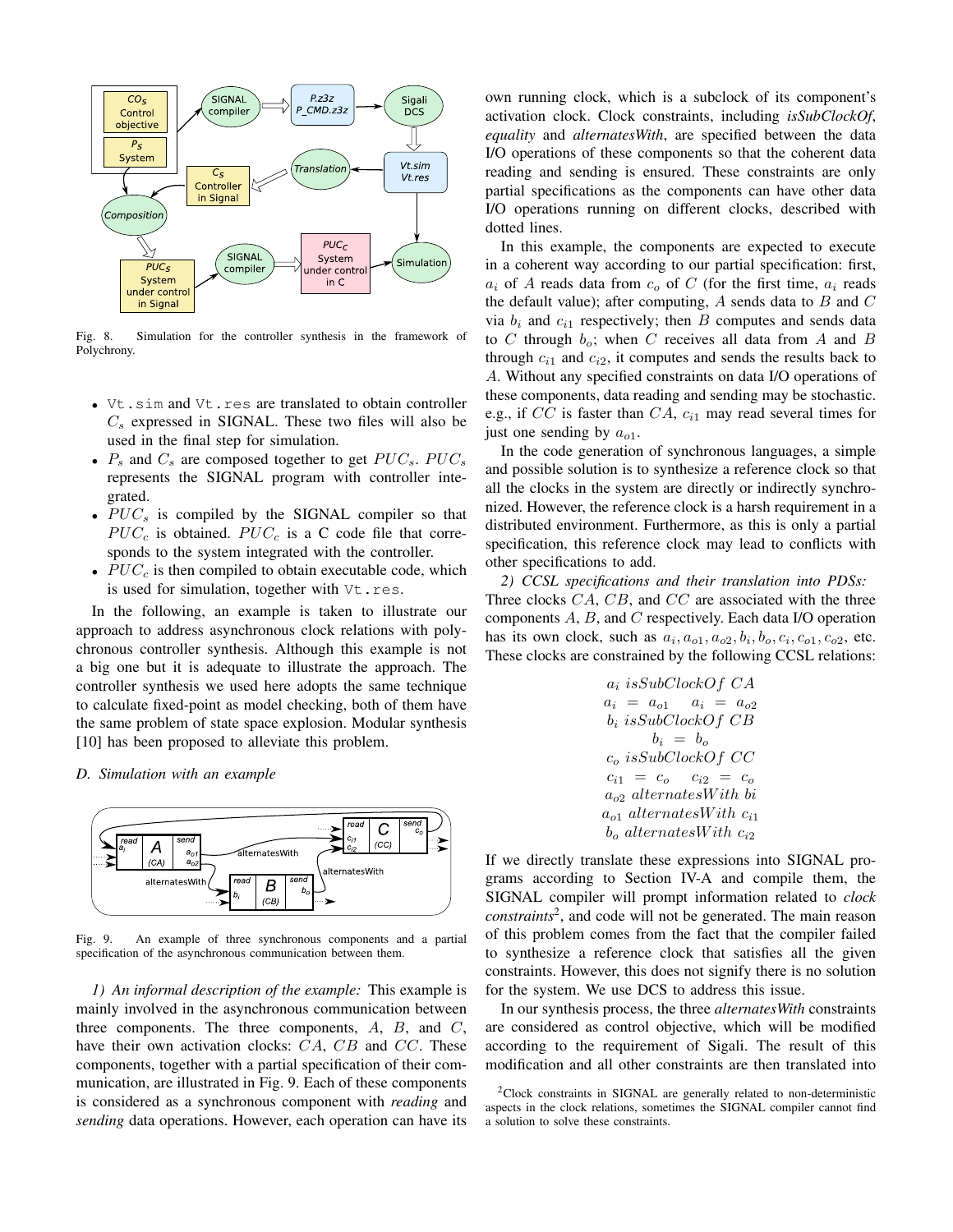SIGNAL, followed by the compilation into z3z. The clocks of components, such as  $CA$ ,  $CB$  and  $CC$ , are specified as uncontrollable, and the clocks of reading and sending, such as  $a_i$ ,  $a_{o1}$ ,  $a_{o2}$ ,  $b_i$ ,  $b_o$ ,  $c_{i1}$ ,  $c_{i2}$  and  $c_o$ , are specified as controllable.

*3) Simulation demonstration:* After the synthesis by Sigali, Polychrony is used to carry out the simulation. Fig. 10 illustrates an example of the graphical interface for simulation, where the evolution of the controllable and uncontrollable clocks are shown.



Fig. 10. The graphical interface for the simulation of DCS [25].

Fig. 11 illustrates a comparison of the uncontrolled system and controlled system from a view point of possible execution trace. The left part of this figure shows the original system without control, where  $CA$ ,  $CB$ , and  $CC$  have their own clocks. Meanwhile,  $a_i$ ,  $a_{o1}$ ,  $a_{o2}$ ,  $b_i$ ,  $b_o$ ,  $c_{i1}$ ,  $c_{i2}$ , and  $c_o$  are not constrained. In the right part of the figure, CA, CB and CC still have their own clocks, however,  $a_i$ ,  $a_{o1}$ ,  $a_{o2}$ ,  $b_i$ ,  $b_o$ ,  $c_{i1}$ ,  $c_{i2}$ , and  $c_o$  can only occur considering the satisfaction of the constraints.



Fig. 11. Illustration of the controller from the view point of execution trace.

#### V. RELATED WORK

Our work is a major contribution to the code generation techniques for non-deterministic specifications as used in the SIGNAL compiler: to synthesize the control of a process, the compiler takes into account all static invariants; it may thus reject programs that could avoid states in which those invariants are violated. It is precisely the improvement brought by the Sigali DCS to allow a larger and more natural expression of control objectives to get executable C code. In general, a reference clock is needed in the code generation for synchronous languages. For instance, clock calculus [7] is used to analyze clock relations and to determine the *endochrony* property of a timed system specified in SIGNAL. Endochrony is an important property for the compilation of SIGNAL programs. An endochronous SIGNAL process can reconstruct synchronous clock relations from untimed yet ordered input signals with the help of signal relations and states defined in the process. [34] introduces an extension to address CCSL specifications. However, when the system is polychronous, code generation for SIGNAL requires to endochronize the system, for instance, integrate a reference clock for synchronization. In our work, we avoid to endochronize the system when it is polychronous.

As endochrony is not well situated to address issues of compositionality [4], asynchronous clock relations [3], etc., weakly endochronous systems [31] have been proposed for GALS design. They aim at meeting the requirements of building deterministic asynchronous implementations from polychronous specifications. Weak endochrony enables identical execution of synchronous specifications in any asynchronous environment. Weak endochrony enables to address asynchronous composition while preserving deterministic system behavior. In comparison, our work accepts non-deterministic behavior under condition that the expected properties are always ensured.

[25] presents the general purpose of controller synthesis for Polychrony. It is a little different from [33], [32] in the definition and partition of controllable and uncontrollable events. Based on [25], our approach is mainly dedicated to addressing asynchronous and/or independent clock relations. [10] presents the same idea of controller synthesis dedicated to code generation. The main difference is that it is based on the endochronous programs and behavior contracts are integrated.

TimeSquare [17] is a software environment dedicated to the resolution of CCSL constraints and computation of partial solutions. The simulation of CCSL constraints is based on local constraint satisfaction, i.e., the constraints are calculated at each simulation step [1]. In case of multiple solutions in a step, a pre-defined policy determines the solution to choose. Thus, TimeSquare provides an active and non-deterministic constraint solution. Whereas, our controller synthesis is rather a passive one and all possible solutions are preserved.

From another point of view, our work is similar to partial order based scheduling, such as [30]. However, in one hand, we need to extend poset with the notion of synchronization relation; on the other hand our synchronous reaction simplifies the execution time computing. Another similar work based on poset is *synchronous structure*, presented in [27]. Synchronous structure provides a theoretical point of view of event structure with synchronous relations and partial order notion. So it is interesting to analyze the asynchronous clock relations with the help of synchronous structure in our approach.